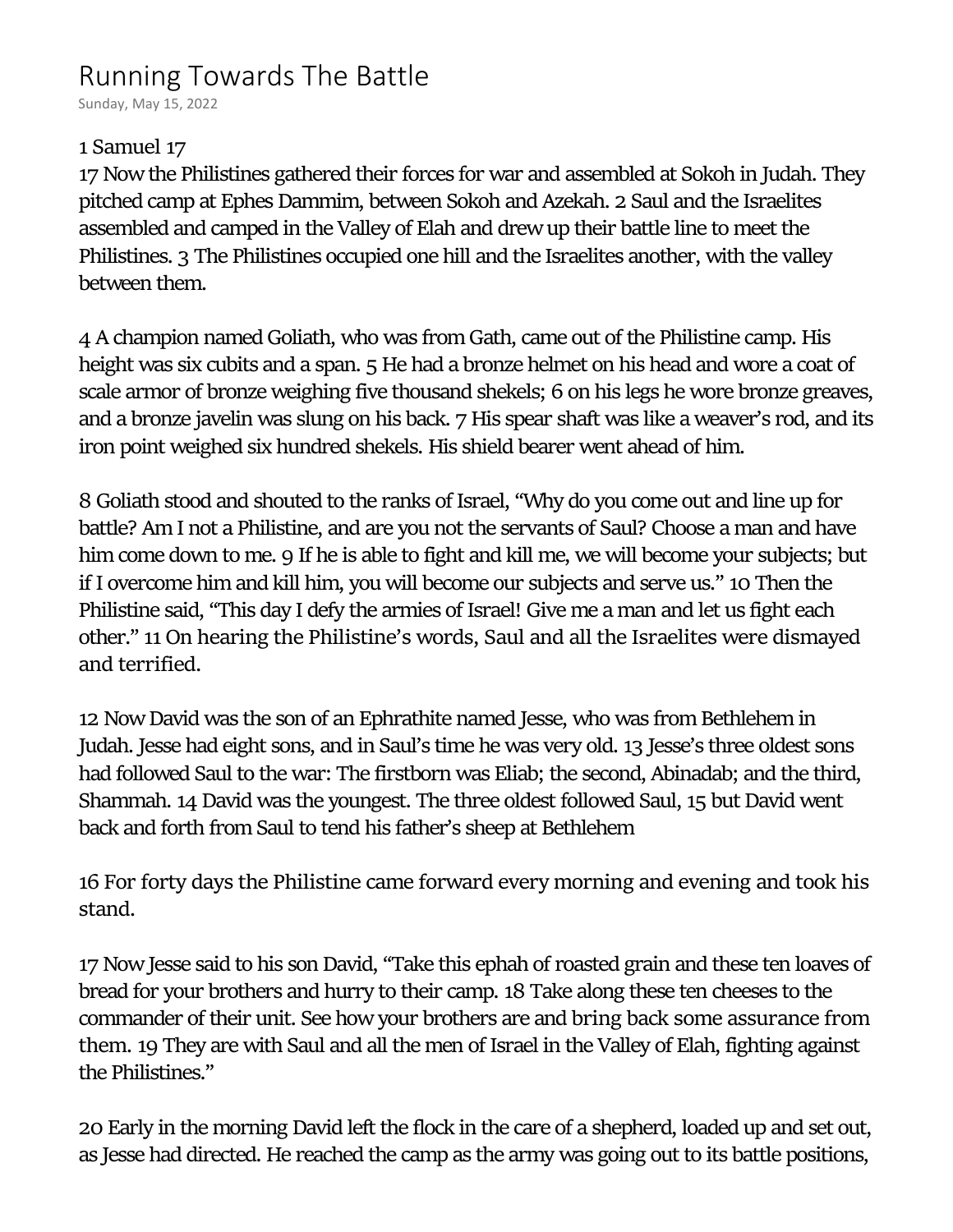shouting the war cry. **21** Israel and the Philistines were drawing up their lines facing each other. **22** David left his things with the keeper of supplies, ran to the battle lines and asked his brothers how they were. **23** As he was talking with them, Goliath, the Philistine champion from Gath, stepped out from his lines and shouted his usual defiance, and David heard it **24 Whenever the Israelites saw the man, they all fled from him in great fear.**

**25** Now the Israelites had been saying, "Do you see how this man keeps coming out? He comes out to defy Israel. The king will give great wealth to the man who kills him. He will also give him his daughter in marriage and will exempt his family from taxes in Israel."

**26** David asked the men standing near him, **"What will be done for the man who kills this Philistine** and removes this disgrace from Israel? Who is this uncircumcised Philistine that he should defy the armies of the living God?"

**27** They repeated to him what they had been saying and told him, "This is what will be done for the man who kills him."

**28** When Eliab, David's oldest brother, heard him speaking with the men, he burned with anger at him and asked, "Why have you come down here? And with whom did you leave those few sheep in the wilderness? I know how conceited you are and how wicked your heart is; you came down only to watch the battle."

**29** "Now what have I done?" said David. "Can't I even speak?" **30** He then turned away to someone else and brought up the same matter, and the men answered him as before. **31** What David said was overheard and reported to Saul, and Saul sent for him.

**32 David said to Saul, "Let no one lose heart on account of this Philistine; your servant will go and fight him."**

**33** Saul replied, "You are not able to go out against this Philistine and fight him; you are only a young man, and he has been a warrior from his youth."

**34 But David said to Saul, "Your servant has been keeping his father's sheep. When a lion or a bear came and carried off a sheep from the flock, 35 I went after it, struck it and rescued the sheep from its mouth. When it turned on me, I seized it by its hair, struck it and killed it. 36 Your servant has killed both the lion and the bear; this uncircumcised Philistine will be like one of them, because he has defied the armies of the living God. 37 The Lord who rescued me from the paw of the lion and the paw of the bear will rescue me from the hand of this Philistine."**

Saul said to David, "Go, and the Lord be with you."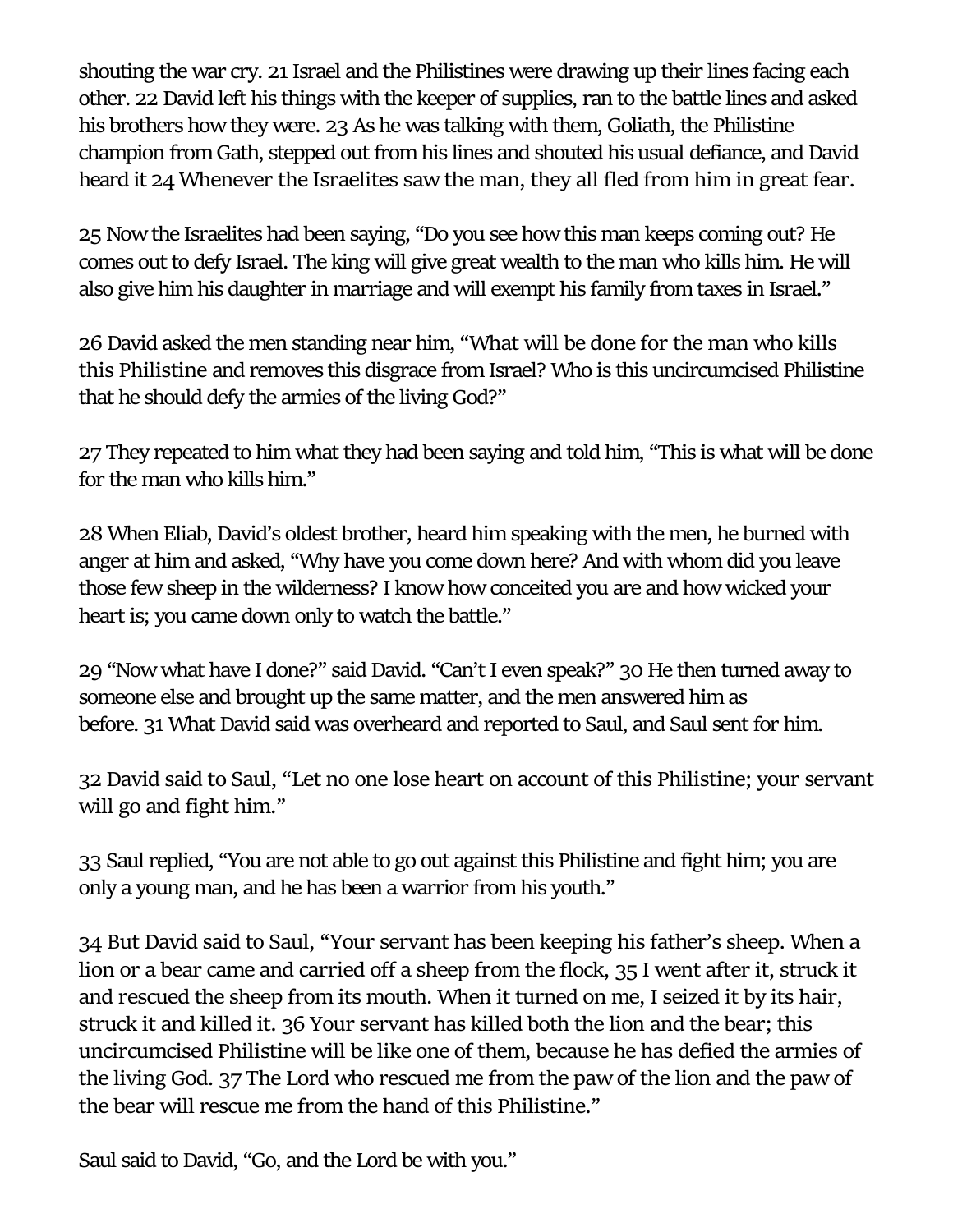**38** Then Saul dressed David in his own tunic. He put a coat of armor on him and a bronze helmet on his head. **39** David fastened on his sword over the tunic and tried walking around, because he was not used to them.

"I cannot go in these," he said to Saul, "because I am not used to them." So he took them off. **40 Then he took his staff in his hand, chose five smooth stones from the stream, put them in the pouch of his shepherd's bag and, with his sling in his hand, approached the Philistine.**

**41** Meanwhile, the Philistine, with his shield bearer in front of him, kept coming closer to David. **42** He looked David over and saw that he was little more than a boy, glowing with health and handsome, and he despised him. **43** He said to David, "Am I a dog, that you come at me with sticks?" And the Philistine cursed David by his gods. **44** "Come here," he said, "and I'll give your flesh to the birds and the wild animals!"

**45 David said to the Philistine, "You come against me with sword and spear and javelin, but I come against you in the name of the Lord Almighty, the God of the armies of Israel, whom you have defied. 46 This day the Lord will deliver you into my hands, and I'll strike you down and cut off your head. This very day I will give the carcasses of the Philistine army to the birds and the wild animals, and the whole world will know that there is a God in Israel. 47 All those gathered here will know that it is not by sword or spear that the Lord saves; for the battle is the Lord's, and he will give all of you into our hands."**

**48 As the Philistine moved closer to attack him, David ran quickly toward the battle line to meet him. 49** Reaching into his bag and taking out a stone, he slung it and struck the Philistine on the forehead. The stone sank into his forehead, and he fell facedown on the ground.

**50** So David triumphed over the Philistine with a sling and a stone; without a sword in his hand he struck down the Philistine and killed him.

Goliath was a champion… He was big… He was strong… He was loud… He was scary…

That bible says that…

**11** On hearing the Philistine's words, Saul and all the Israelites were dismayed and terrified.

**24** Whenever the Israelites saw the man, they all fled from him in great fear.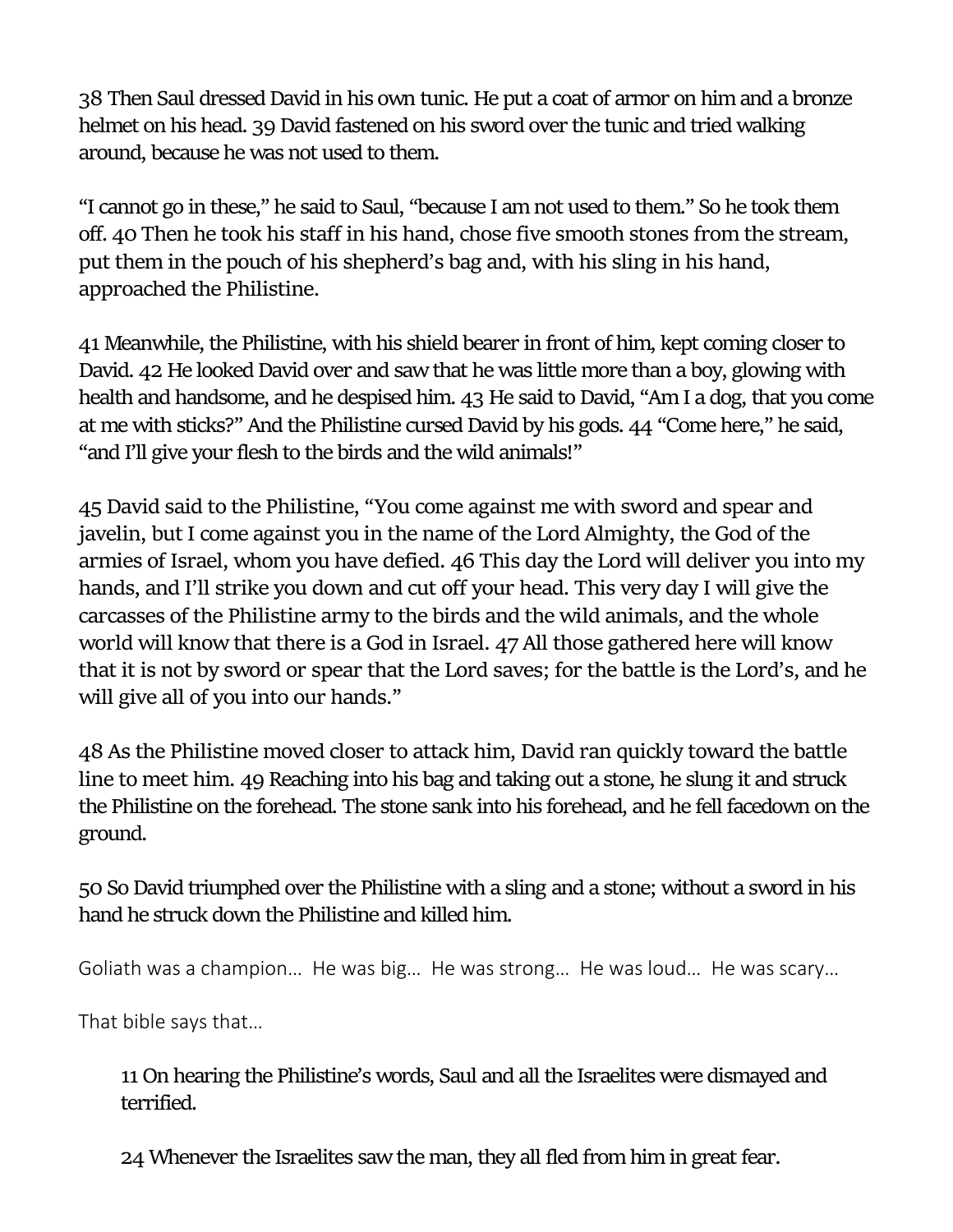I want to know… What battles are you facing today… What giants have been looming over you creating frustration, anxiety, fear, hopelessness and more?

## **16** For forty days the Philistine came forward every morning and evening and took his stand.

As a pastor I know that there are many battles being fought within our church body. Each week there are multitudes of things happening in your lives. I hear your concerns, your needs, your prayer requests, your difficulties.

Jessie wanted some assurance about how his sons were doing in the battle and so he sent David to find out. He sent David with some provision for them and that was good, but it wasn't what was going to win the battle for them

**17** Now Jesse said to his son David, "Take this ephah of roasted grain and these ten loaves of bread for your brothers and hurry to their camp. **18** Take along these ten cheeses to the commander of their unit. See how your brothers are and bring back some assurance from them. **19** They are with Saul and all the men of Israel in the Valley of Elah, fighting against the Philistines."

Sometimes I feel like that… Like all I can do is provide a little bit of provision; but I want you to have more than that. I want you to have what you need to fight the battles and be victorious.

I want to draw your attention to two key verses in this passage

The first is verse 48 and summarizes theme of my message today

## **48 As the Philistine moved closer to attack him, David ran quickly toward the battle line to meet him.**

Of all the Israelite warriors on that battlefield, only David ran toward the battle. Not even Saul, who was a mighty warrior himself, who stood a "head taller than all the rest;" ran toward the battle but rather hid in fear.

I think so many of the battles we face are lost, not because we can't be victorious over the enemy; but because he scares us into never fighting in the first place.

It's time for us to face our battles head on and rather that running away, run towards them.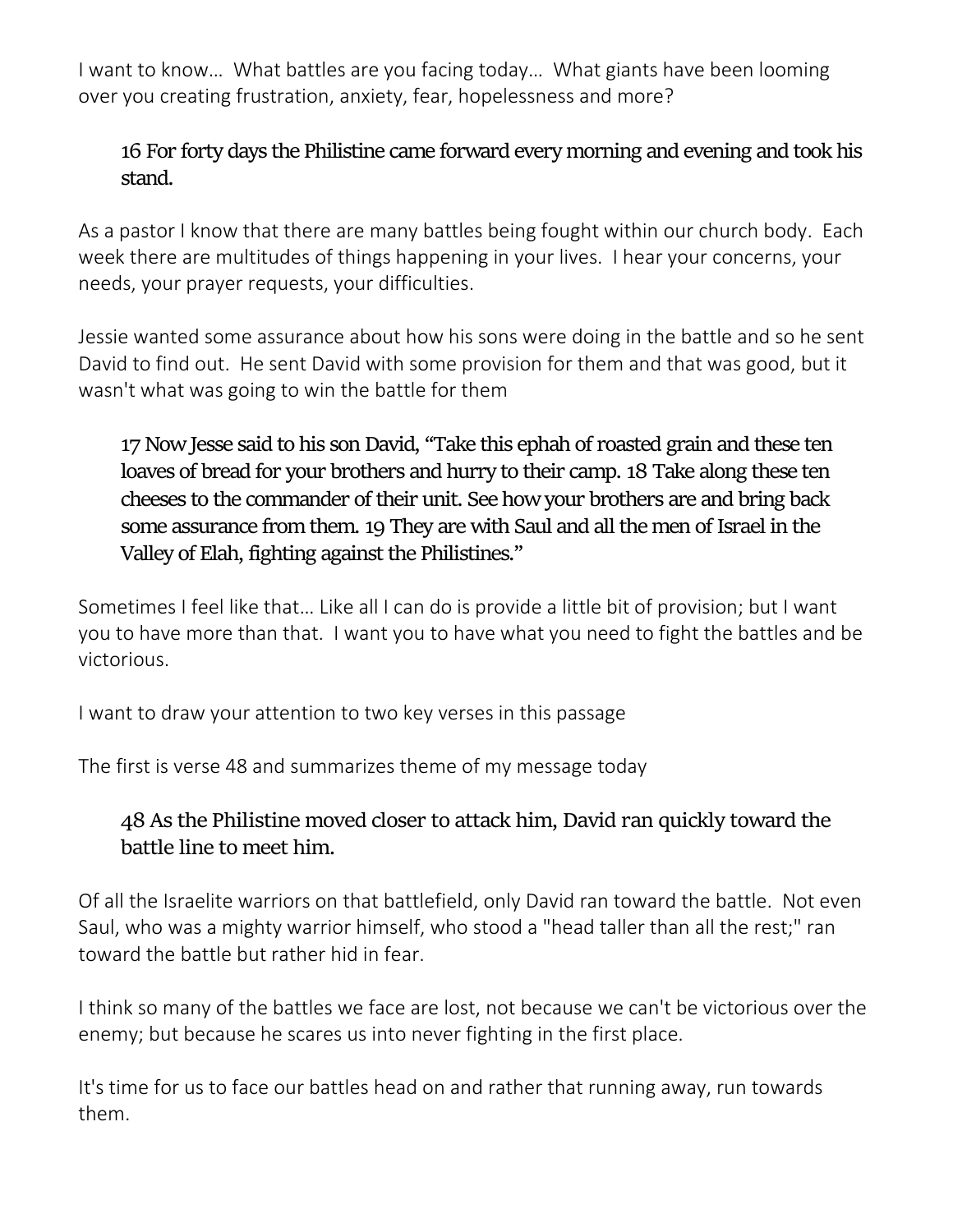**40 Then he took his staff in his hand, chose five smooth stones from the stream, put them in the pouch of his shepherd's bag and, with his sling in his hand, approached the Philistine.**

Now I know that a lot of different thoughts have been offered up regarding the 5 stones that David picked up. Some have suggested, that David had such great faith, he only needed one stone to kill Goliath, that he knew he only needed one stone, and that picking up 5 wasn't a lack of faith, but was because Goliath had 4 brothers. Personally I think that David was no idiot and he knew he was going into a fight so he picked up what was available to him and what he thought it might take to get the job done.

But for us today I want to imagine that our particular battle is the Goliath standing before us and that for us to Run Towards the Battle and find victory; there are 5 stones that we need in our pouch

## Passion

There needs to be a fire in our hearts to fight the battles that come our way. I'm not talking about going out a looking for a fight. But being willing to fight the battles that come against us.

David had a passion inside of him that drove him towards the battle rather than away from it.

Passion keeps our eyes on the victory more than the giant

**25** Now the Israelites had been saying, "Do you see how this man keeps coming out? He comes out to defy Israel. The king will give great wealth to the man who kills him. He will also give him his daughter in marriage and will exempt his family from taxes in Israel."

**26** David asked the men standing near him, "What will be done for the man who kills this Philistine and removes this disgrace from Israel? Who is this uncircumcised Philistine that he should defy the armies of the living God?"

Passion says, with God nothing is impossible. Passion says, greater is He who is in us than he who is in the world. Passion says, what shall separate us from the love of Christ - we are more than conquerors through Christ who loves us. Passion says weeping may last for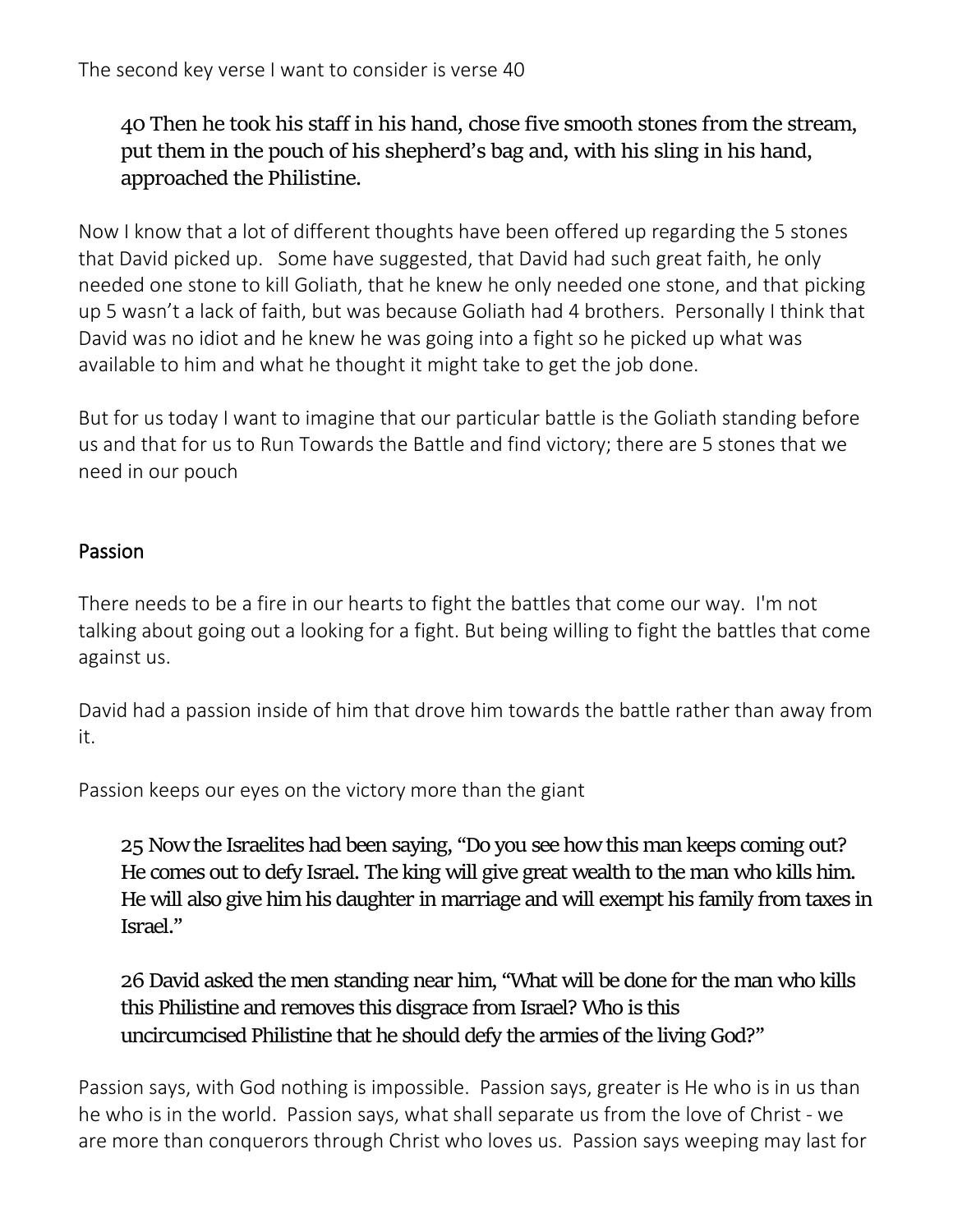a night, but joy comes in the morning. Passion says we'll not be defeated. Passion says, I am trusting in God. Passion says, I can do all things through Christ who strengthens me. Passions says I will not quit.

Now you might say, that's the problem. I don't have any passion left to fight this battle. I'm tired, I'm overwhelmed, I'm worn out, I'm scared. But notice what David did. He took his staff in his hand, began looking around, saw that first smooth stone, reached down, picked it up and put it in his bag.

What I am saying is that running towards the battle begins with walking by faith. We do the things that we already know how to do as we take steps toward the battle. As you do, ask God to stir up a passion in your heart to run toward the battle not away from it.

#### Praise

The second stone we need to pick up is PRAISE. As we praise God, we run towards the battle.

**26** David asked the men standing near him, "What will be done for the man who kills this Philistine and removes this disgrace from Israel? Who is this uncircumcised Philistine that he should defy the armies of **the living God**?"

**34 But David said to Saul, "Your servant has been keeping his father's sheep. When a lion or a bear came and carried off a sheep from the flock, 35 I went after it, struck it and rescued the sheep from its mouth. When it turned on me, I seized it by its hair, struck it and killed it. 36 Your servant has killed both the lion and the bear; this uncircumcised Philistine will be like one of them, because he has defied the armies of the living God. 37 The Lord who rescued me from the paw of the lion and the paw of the bear will rescue me from the hand of this Philistine."**

We praise God for…

Who He is What He has done What He is going to do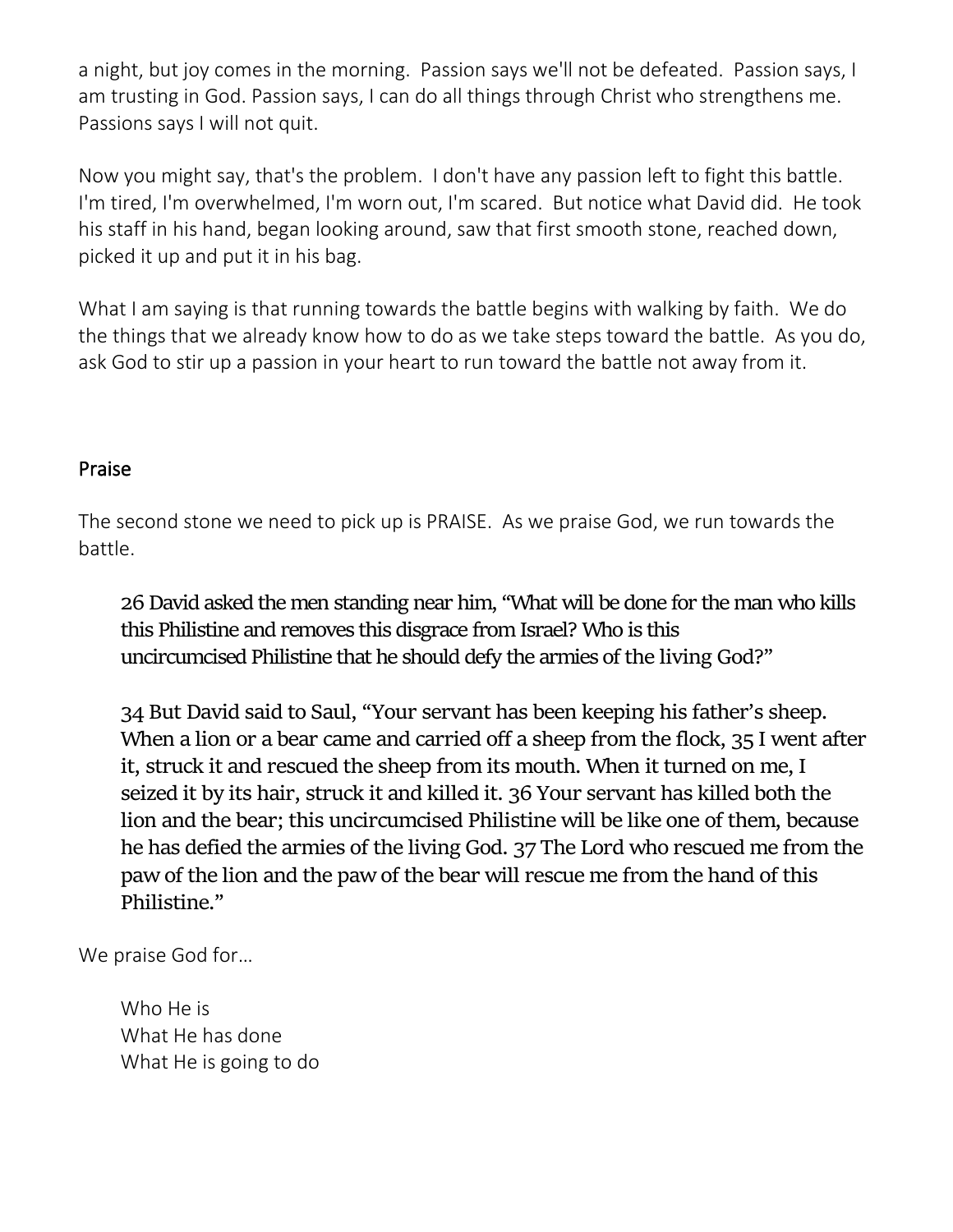Remember Passion keeps our eyes on the victory more than the Giant… Praise keeps our thoughts on the size of our God rather than the size of our enemy

## **1 Chronicles 29:10-13**

**10** David praised the Lord in the presence of the whole assembly, saying, "Praise be to you, Lord, the God of our father Israel, from everlasting to everlasting. **11** Yours, Lord, is the greatness and the power and the glory and the majesty and the splendor, for everything in heaven and earth is yours. Yours, Lord, is the kingdom; you are exalted as head over all. **12** Wealth and honor come from you; you are the ruler of all things. In your hands are strength and power to exalt and give strength to all. **13** Now, our God, we give you thanks, and praise your glorious name.

#### Prayer

Our third stone represents prayer. This particular passage doesn't tell us how David prayed regarding this battle. But the Psalms show us that David was a man of prayer throughout his life.

**Psalm 5:2 2** Hear my cry for help, my King and my God, for to you I pray.

We will never win the battle without prayer. James 5:16 says

**James 5:16 16** Therefore confess your sins to each other and pray for each other so that you may be healed. The prayer of a righteous person is powerful and effective.

## Acts 4:31 tells us…

## Acts 4:31

**31** After they prayed, the place where they were meeting was shaken. And they were all filled with the Holy Spirit and spoke the word of God boldly.

That's why we are told to pray without ceasing. That's why Jesus taught his disciples to pray and not give up. We pray before the battle. We pray during the battle and we pray after the battle is over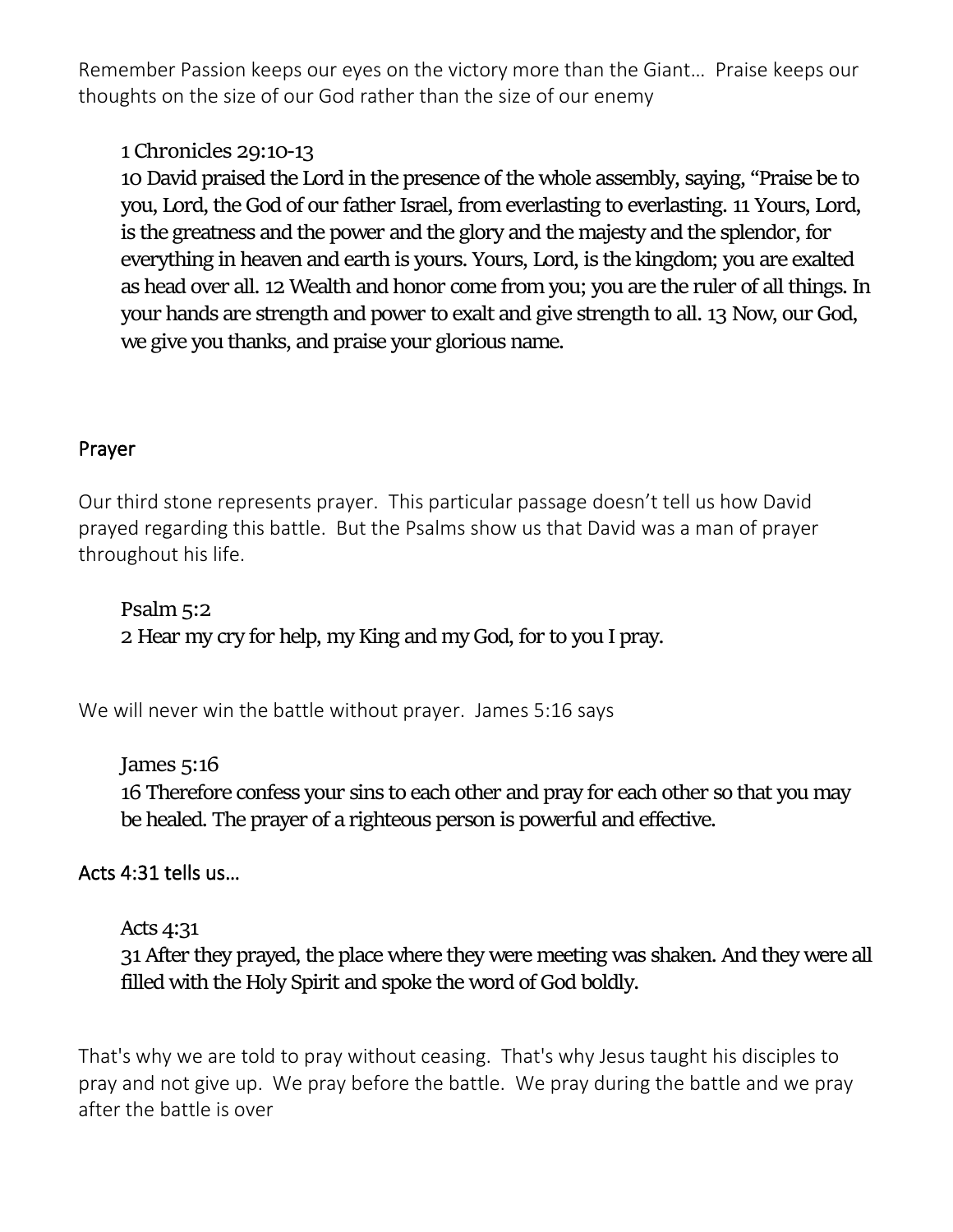I love Peter's prayer in Acts chapter 3 when encountered the lame man at the temple gate begging for money

**Acts 3:6**

**6** Then Peter said, "Silver or gold I do not have, but what I do have I give you. In the name of Jesus Christ of Nazareth, walk."

That's the kind of praying I want to do when I am running towards the battle

## Proclamation

Proclamation is a powerful stone that we can use gain the victory in our battles. In military warfare one of the strategies is to bring out the big guns and bombard the position of the enemy to soften them up and weaken their defenses. Perhaps it's cannons of a battle ship pounding the shores of a beach where a landing is about to happen. Maybe it's an air assault dropping bombs on enemy territory before an invasion of their territory.

Our bombs of proclamation destroy the lies of the enemy and bring us hope and encouragement

The truth of God's Word The promises of God's Word The faith in the outcome of our victory

Listen to David's proclamation as he runs towards the battle…

**45 David said to the Philistine, "You come against me with sword and spear and javelin, but I come against you in the name of the Lord Almighty, the God of the armies of Israel, whom you have defied. 46 This day the Lord will deliver you into my hands, and I'll strike you down and cut off your head. This very day I will give the carcasses of the Philistine army to the birds and the wild animals, and the whole world will know that there is a God in Israel. 47 All those gathered here will know that it is not by sword or spear that the Lord saves; for the battle is the Lord's, and he will give all of you into our hands."**

I'm not talking about name it claim it or blab it grab it theology. I am talking about proclamations that recognize that there is life and death in the power of the tongue. I am talking about proclamations that declare the truth that faith is being sure of what we hope